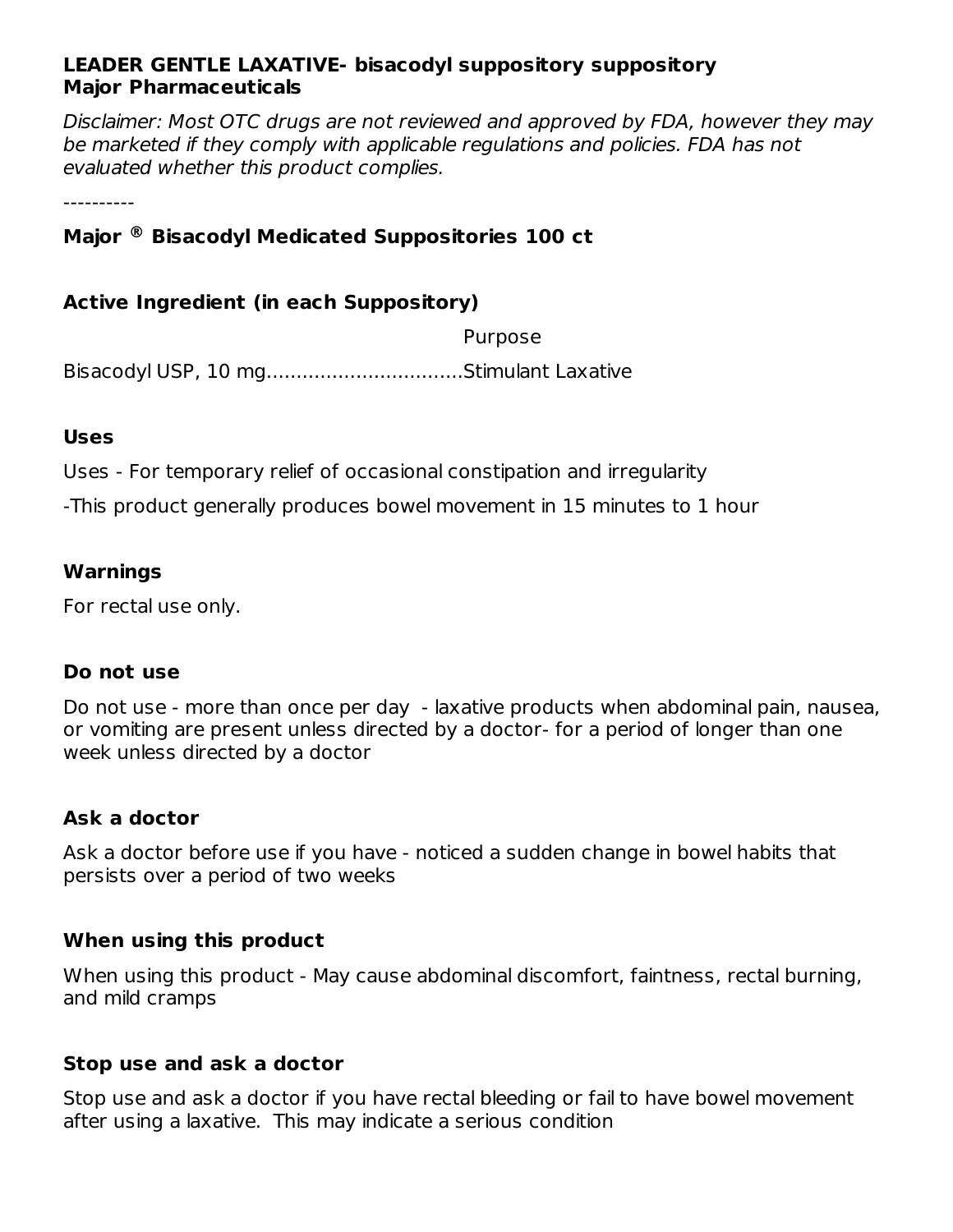### **If pregnant or breast-feeding**

If pregnant or breast-feeding, ask a health professional before use.

## **Keep out of reach of children**

Keep out of reach of children. If swallowed, get medical help or contact a Poison Control Center right away. (1-800-222-1222) right away.

#### **Directions**

Adults and children 12 years of age and older Children 6 to under 12 years Children under 6

One suppository once daily and the suppository once daily Ask doctor.

-Detach one suppository from the strip and remove from foil - Carefully insert one suppositry well into the rectum, pointed end first

- Retain about 15 to 20 minutes

## **Other information**

Other information - Storage temperature: not to exceed 30 °C (86 °F)

- Lot No. & Exp. Date: see wrapper or box

#### **Inactive ingredient**

Inactive ingredient Hydrogenated vegetable oil

## **Purpose**

Stimulant Laxative

## **Qutestions?**

Questions? 1-724-733-7381

## **Product Label**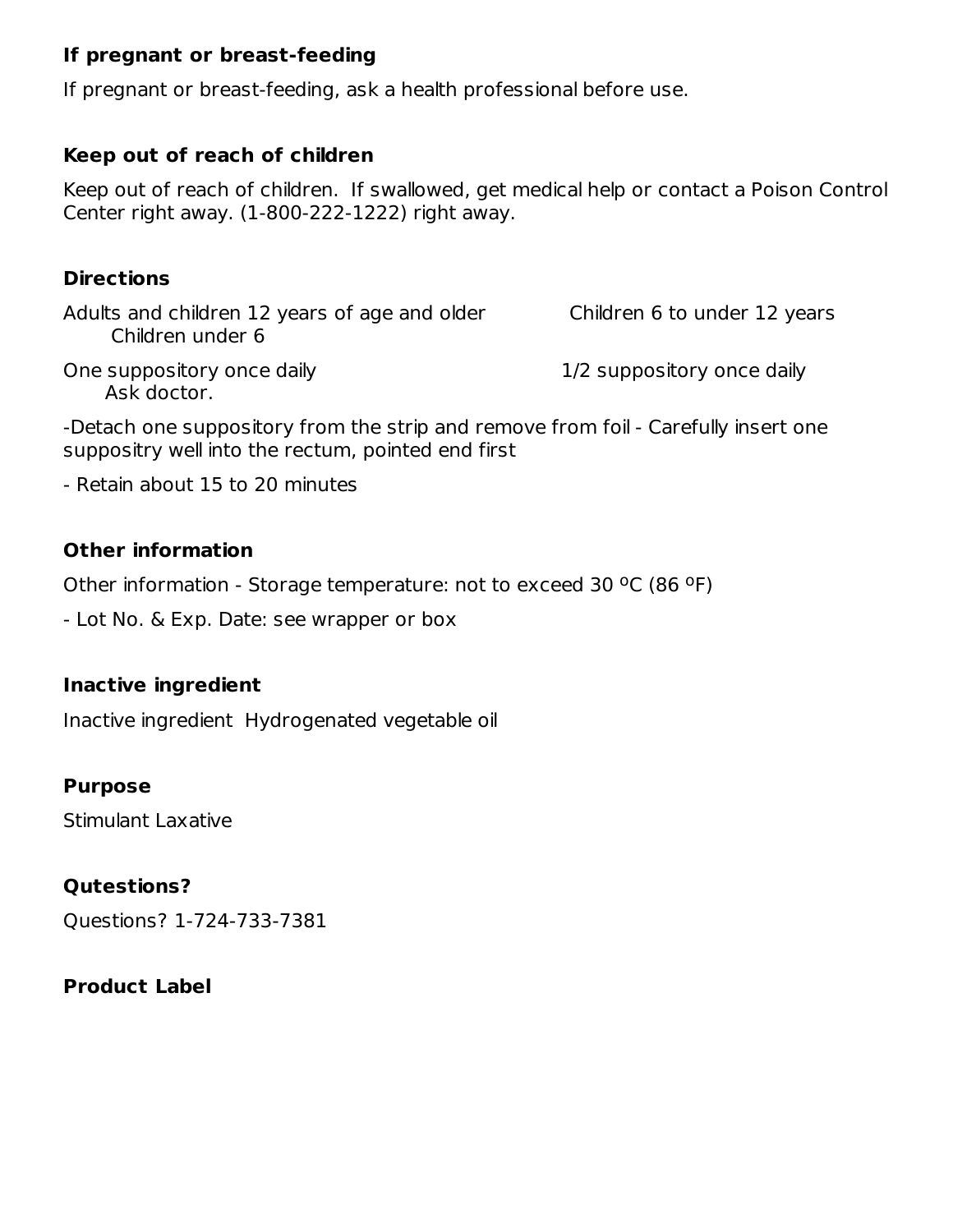

| <b>LEADER GENTLE LAXATIVE</b><br>bisacodyl suppository suppository |                       |                           |                    |                  |  |  |  |
|--------------------------------------------------------------------|-----------------------|---------------------------|--------------------|------------------|--|--|--|
|                                                                    |                       |                           |                    |                  |  |  |  |
| <b>Product Information</b>                                         |                       |                           |                    |                  |  |  |  |
| <b>Product Type</b>                                                | <b>HUMAN OTC DRUG</b> | <b>Item Code (Source)</b> |                    | NDC:0904-6981    |  |  |  |
| <b>Route of Administration</b>                                     | <b>RECTAL</b>         |                           |                    |                  |  |  |  |
|                                                                    |                       |                           |                    |                  |  |  |  |
| <b>Active Ingredient/Active Moiety</b>                             |                       |                           |                    |                  |  |  |  |
| <b>Ingredient Name</b>                                             |                       | <b>Basis of Strength</b>  | <b>Strength</b>    |                  |  |  |  |
| BISACODYL (UNII: 10X0709Y6I) (DEACETYLBISACODYL - UNII:R09078E41Y) |                       |                           | <b>BISACODYL</b>   | 10 mg in 2000 mg |  |  |  |
|                                                                    |                       |                           |                    |                  |  |  |  |
| <b>Inactive Ingredients</b>                                        |                       |                           |                    |                  |  |  |  |
| <b>Ingredient Name</b>                                             |                       |                           | <b>Strength</b>    |                  |  |  |  |
| PALM KERNEL OIL (UNII: B0S90M0233)                                 |                       |                           | 1990 mg in 2000 mg |                  |  |  |  |
|                                                                    |                       |                           |                    |                  |  |  |  |
|                                                                    |                       |                           |                    |                  |  |  |  |